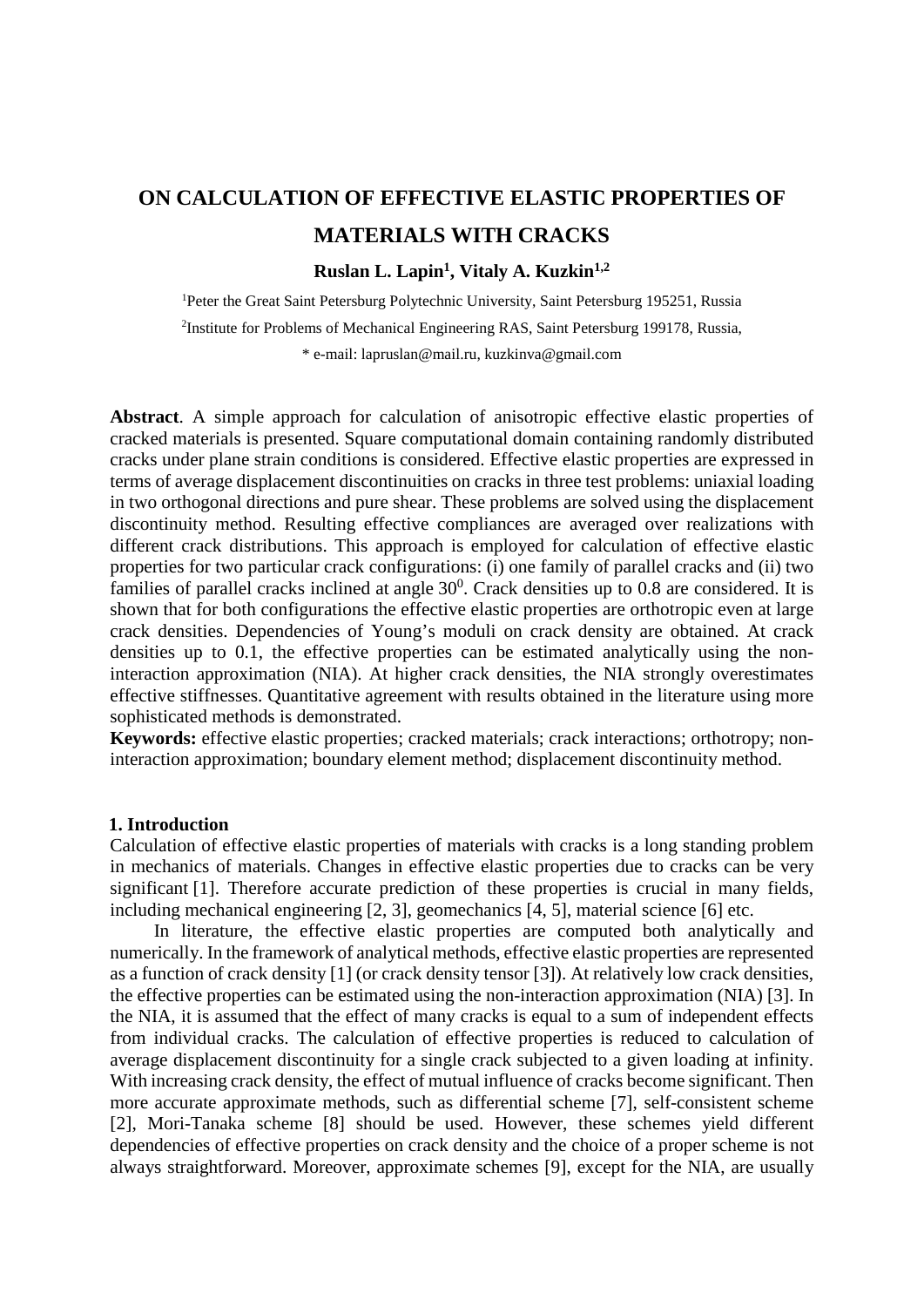limited to the case of uniform distribution of crack orientations (isotropic effective properties). Therefore, at high crack densities, anisotropic effective elastic properties are usually calculated numerically.

Numerical calculation of effective properties of cracked materials is also a challenge. To calculate the effective properties, deformation of the computational domain containing large number of cracks under the given loads should be considered. In the two-dimensional case, reasonable accuracy can be reached either if the number of cracks in the computational domain is of order of  $10<sup>4</sup>$  or if averaging over realizations with different crack distributions is used. In the latter case, number of cracks in the computational domain can be of order of  $10<sup>2</sup>$ . Periodic boundary conditions also allow to minimize finite size effects [1]. Deformation of the computational domain can be described using, for example, the finite element method (FEM) or the boundary element method (BEM). Finite element solution requires very fine mesh, especially at high crack densities. In BEM, only the boundaries are discretized. This allows to decrease the number of degrees of freedom, compared to FEM. At the same time, the matrix corresponding to a system of linear equations of BEM is dense. Therefore, the choice between two methods is not straightforward.

In the present paper, we present a simple approach for calculation of effective elastic properties in the two-dimensional case (plane strain). The square computational domain containing randomly distributed cracks is considered. For each crack distribution, deformation of the computational domain under three different loads is simulated using the displacement discontinuity method [10] (the simplest version of the BEM). Then effective compliances are calculated using average displacement discontinuities on cracks [3]. Additionally, the compliances are averaged over realizations in order to reduce finite size effects. This simple approach is employed for calculation of anisotropic effective elastic properties for two crack configurations: (i) one family of parallel cracks and (ii) two families of parallel cracks inclined at angle  $30^0$ . Numerical results allow to estimate the range of applicability of the NIA and to study anisotropic elastic properties of the cracked material. Comparison with results obtained in the literature using more sophisticated methods [1] is carried out.

# **2. Calculation of effective elastic properties of cracked materials**

In the present section, we describe the approach for calculation of effective elastic properties of cracked materials. Two-dimensional statement (plane strain) is considered. The matrix material is isotropic, linearly elastic.

To calculate elastic properties, we consider deformation of a square computational domain containing cracks under three different loads: uniaxial load in two orthogonal directions and pure shear. In these cases, the mean strain,  $\varepsilon$ , and applied stresses,  $\sigma^0$ , are related to components of the effective compliance tensor *M* by Hooke's law as follows.

• Uniaxial load in the "horizontal" direction ( $\sigma^0 = \sigma^0 e_1 e_1$ ):

$$
\begin{pmatrix} M_{1111} \\ M_{2211} \\ M_{1211} \end{pmatrix} = \frac{1}{\sigma^0} \begin{pmatrix} \varepsilon_{11} \\ \varepsilon_{22} \\ \varepsilon_{12} \end{pmatrix} .
$$
\n• Uniaxial load in the "vertical" direction ( $\sigma^0 = \sigma^0 e_2 e_2$ ):\n
$$
\tag{1}
$$

$$
\begin{pmatrix}\nM_{1122} \\
M_{2222} \\
M_{1222}\n\end{pmatrix} = \frac{1}{\sigma^0} \begin{pmatrix}\n\varepsilon_{11} \\
\varepsilon_{22} \\
\varepsilon_{12}\n\end{pmatrix}.
$$
\n
$$
\bullet \text{ Shear load } \sigma^0 = \sigma^0 (e_1 e_2 + e_2 e_1).
$$
\n
$$
\begin{pmatrix}\nM_{1112} \\
M_{2212} \\
M_{1212}\n\end{pmatrix} = \frac{1}{\sigma^0} \begin{pmatrix}\n\varepsilon_{11} \\
\varepsilon_{22} \\
\varepsilon_{12}\n\end{pmatrix}.
$$
\n(3)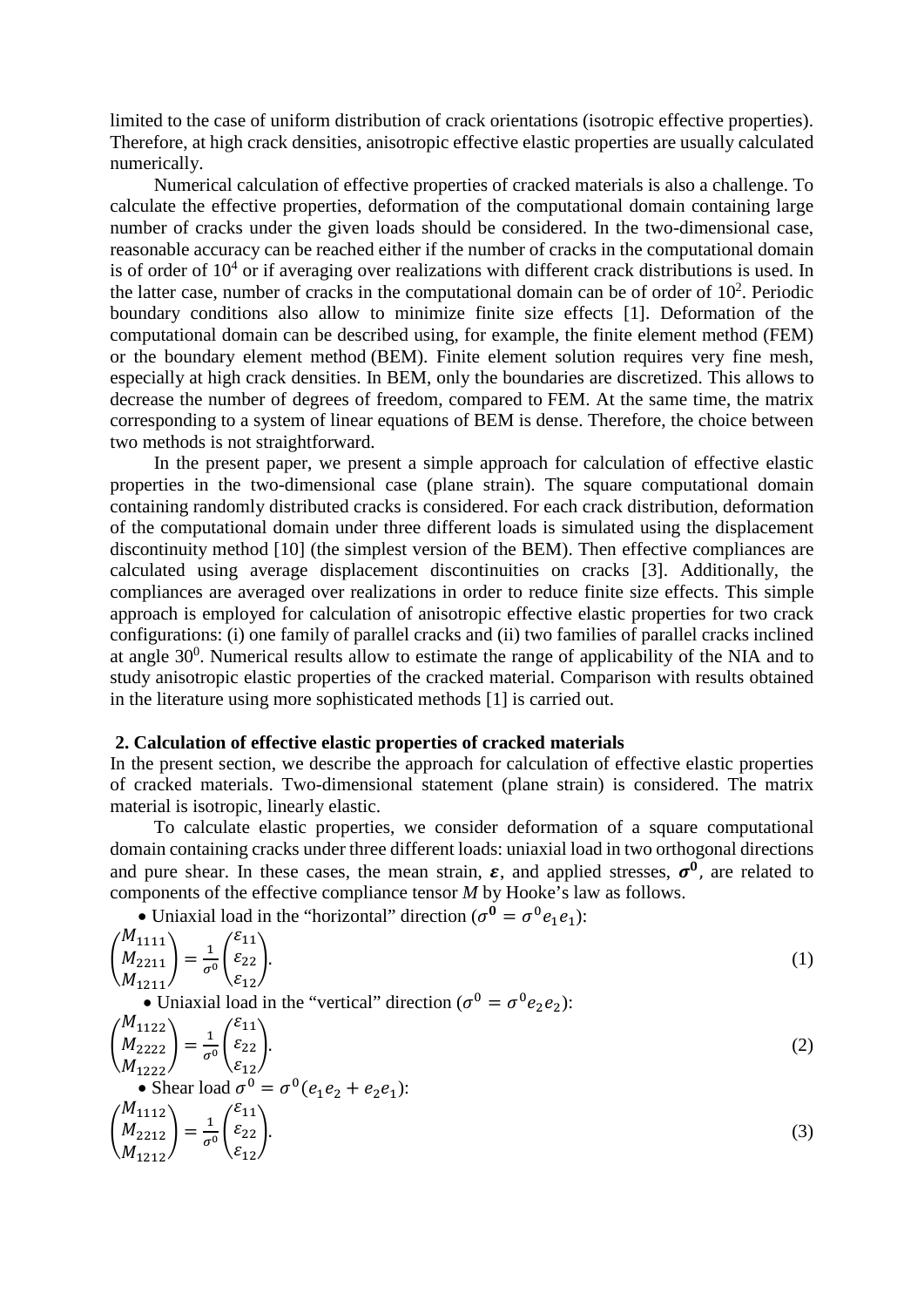Tractions corresponding to loads (1)-(3) are applied at boundaries of the computational domain. The mean strain is calculated. Given known the mean strain, the effective properties are calculated using formulas (1)-(3).

The mean strain,  $\varepsilon$ , is calculated using the following decomposition [3]:

 $\varepsilon = \varepsilon_0 + \Delta \varepsilon,$  (4)

where  $\varepsilon_0$  is the strain in material without cracks (known),  $\Delta \varepsilon$  is the unknown extra strain due to cracks. The extra strain due to cracks,  $\Delta \varepsilon$ , is expressed in terms of the average displacement discontinuities (jumps of displacement) on cracks as follows [3]:

$$
\Delta \varepsilon = \frac{1}{2A} \sum_{k} (bn + nb)^{(k)},
$$
\n(5)

where  $b^{(k)}$  is the average displacement discontinuity on the *k*-th crack;  $n^{(k)}$  is unit normal to *k*-th crack, *A* is the area of the computational domain. Crack openings,  $b^{(k)}$ , under given loads (1)-(3) are calculated using the displacement discontinuity method [10], described in the next section.

Thus, the effective elastic constants are computed as follows. For each crack distribution, cracks and sides of the computational domain are divided into boundary elements. The system of linear algebraic equations for displacement discontinuities in all boundary elements is solved under loading conditions, corresponding to (1)-(3). The extra strains due to cracks are calculated using formula (5). Then components of the effective compliance tensor are computed using formulas (1)-(3). Since the distribution of cracks is random, the resulting compliances are averaged over realizations with different crack distributions.

In the following sections, this simple procedure is employed for calculation of effective properties for two particular crack configurations.

# **3. The displacement discontinuity method (DDM)**

In the present section, we describe numerical method used for calculation of displacement discontinuities on cracks.

The displacement discontinuity method (DDM), introduced in the paper [10], is the simplest version of the boundary element method [11]. Boundaries of the computational domain and cracks are divided into elements, each having the normal and the shear displacement discontinuities,  $D_v$  and  $D_x$  [\(Fig. 1\)](#page-2-0). The displacement discontinuity along a crack is a peacewise constant function (e.g. zero order approximation is used).



**Fig. 1.** Displacement discontinuities associated with one boundary element.

<span id="page-2-0"></span>Each element can be subjected to the shear and normal tractions. The displacement discontinuities, *D*, and the tractions, *T*, at all elements form columns: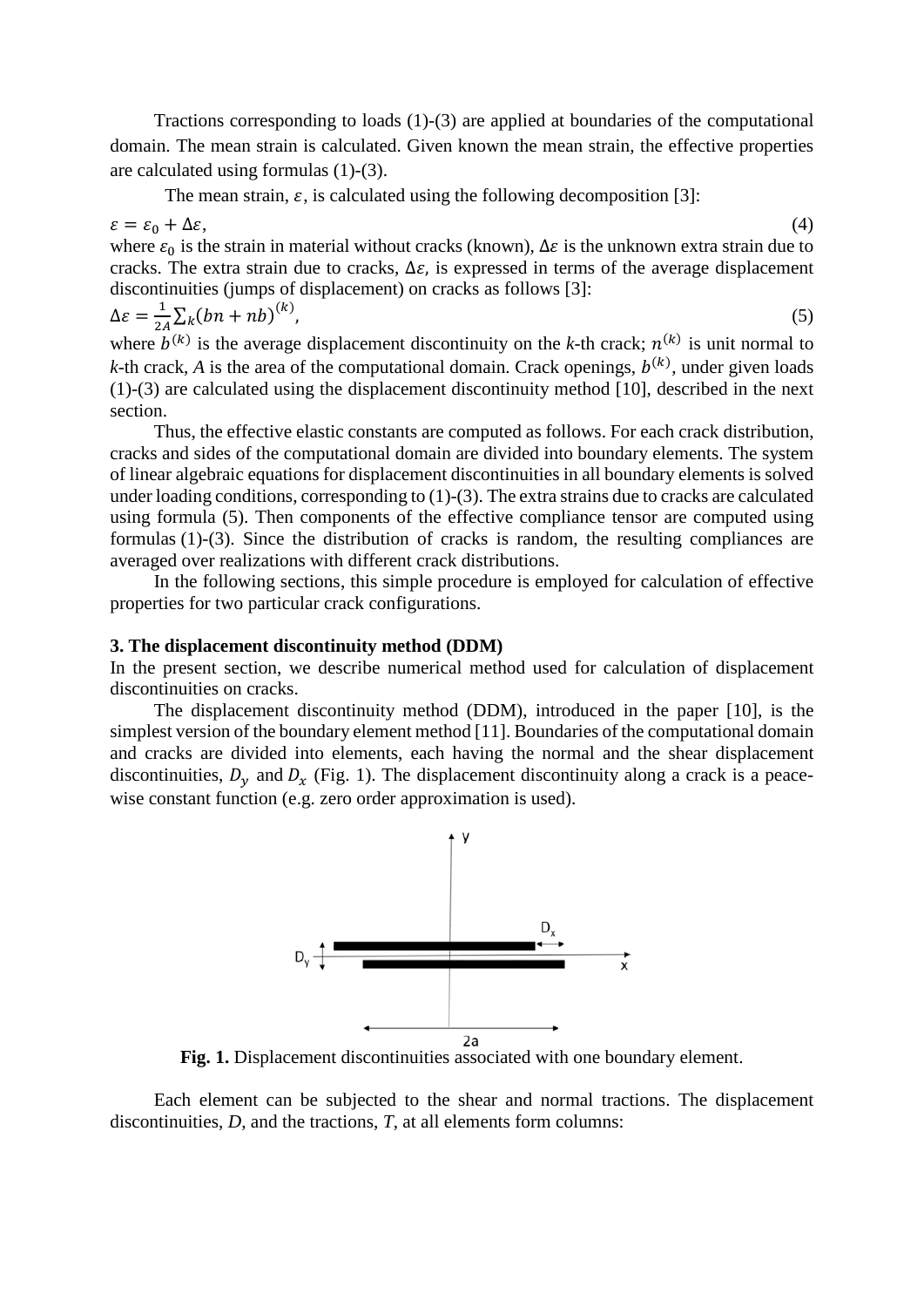$$
D = \begin{pmatrix} D_x^1 \\ D_y^1 \\ \dots \\ D_x^N \\ D_y^N \end{pmatrix}, T = \begin{pmatrix} T_x^1 \\ T_y^1 \\ \dots \\ T_x^N \\ T_y^N \end{pmatrix},
$$
 (6)

where *N* is the total number of elements. Displacement discontinuities and tractions are interrelated by a system of linear equations:

$$
T_x^i = \sum_{j=1}^N A_{xx}^{ij} D_x^j + \sum_{j=1}^N A_{xy}^{ij} D_y^j, \quad i = 1,...N,
$$
  
\n
$$
T_y^i = \sum_{j=1}^N A_{yx}^{ij} D_x^j + \sum_{j=1}^N A_{yy}^{ij} D_y^j, \quad i = 1,...N.
$$
  
\nHere:  
\n
$$
A_{xx}^{ij} = -2G \left( -\sin(2\gamma) f_{xy} + \cos(2\gamma) f_{xx} + y(\sin(2\gamma) f_{xyy} - \cos(2\gamma) f_{yyy}) \right),
$$
  
\n
$$
A_{yy}^{ij} = 2G \left( 2 \sin^2 \gamma f_{xy} + \sin(2\gamma) f_{xx} - y(\cos(2\gamma) f_{xyy} + \sin(2\gamma) f_{yyy}) \right),
$$
  
\n
$$
A_{yy}^{ij} = -2G \left( f_{xx} - y(\sin(2\gamma) f_{xyy} - \cos(2\gamma) f_{yyy}) \right),
$$
  
\n
$$
f = -\frac{1}{4\pi(1-\nu)} \left( y \left( \arctg \frac{y}{x-a} - \arctg \frac{y}{x+a} \right) - (x-a) \ln \sqrt{(x-a)^2 + y^2} + (x+a) \ln \sqrt{(x+a)^2 + y^2} \right),
$$
  
\n(8)

where  $\gamma$  is the angle between elements *i*  $\mu$  *j*; *G* is the shear modulus; *x*,  $\gamma$  are local coordinates of the *j-th* element in the coordinate system of the *i-*th element. Note that the matrix, corresponding to system (7), is dense.

Thus, displacement discontinuities on cracks, *D*, under given loads, are calculated using the system of linear equations (7). The resulting average discontinuities on cracks are used for calculation of effective compliances of the material as described in the previous section.

### **4. Test problem: opening of a single crack**

To verify numerical implementation of the DDM, the problem of a single crack in a square domain under uniaxial tension is solved (see Fig. 2). This problem also allows to estimate the minimum number of elements required for discretization of cracks in calculations of effective properties.



<span id="page-3-0"></span>**Fig. 2.** Relative error in average crack opening as a function of number of elements per crack.

The crack and sides of the computational domain are divided into elements. The ratio of domain size to crack length is equal to 20. Trial and error approach shows that it is sufficient to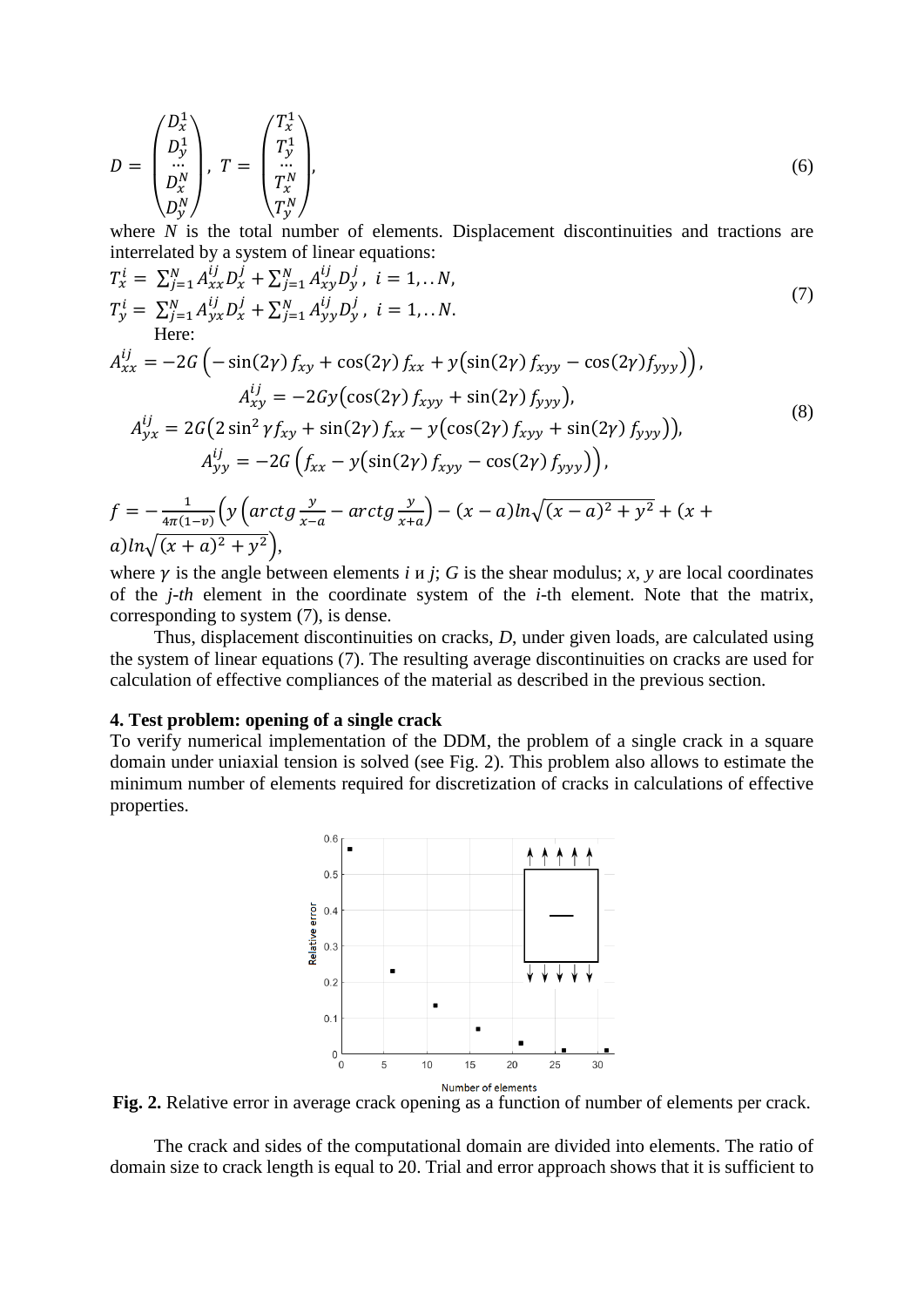use 40 elements per side of the computational domain. Average opening of the crack is calculated. Results are compared with the exact analytical solution for a crack in an infinite domain [3]. The relative error  $(\Delta)$  in average crack opening as a function of number of elements per crack is shown in [Fig. 2.](#page-3-0)

[Fig. 2](#page-3-0) shows that the DDM overestimates the crack opening. Therefore, the compliance of cracked material is also overestimated. Acceptable accuracy (relative error about 3 %) is reached, when 20 elements per crack are used. Therefore, this number of elements is used in further calculations.

### **5. Calculation of anisotropic effective elastic properties**

In the present section, we compute effective elastic properties for two crack configurations: (i) one family of parallel cracks and (ii) two families of parallel cracks inclined at 30°.

In our simulations, all cracks have the same length. To operate with dimensionless quantities*,* effective compliances are normalized by the shear modulus of the matrix. The 3D Poisson's ratio equal to 1/4 is used, implying 1/3 in the case of plane strain. Size of the computational domain is normalized by crack length.

The crack density  $\rho$  is calculated as [3]:

$$
\rho = \frac{Nl^2}{4A},\tag{9}
$$

where  $N$  is the number of cracks in computation domain,  $l$  is a crack length,  $A$  is the area of the computation domain. Examples of crack arrays with different crack densities are shown in [Fig. 3.](#page-4-0)



<span id="page-4-0"></span>**Fig. 3.** Examples of crack arrays with different crack densities ( $\rho = 0.1$ ,  $\rho = 0.5$ ,  $\rho = 0.8$ ). One family of parallel cracks (A)-(C) and two families of parallel cracks inclined at angle 30°  $(D)-(F).$ 

In all simulations, crack densities were in the interval  $0.01 \le \rho \le 0.8$ . For each value of crack density, 450 to 650 crack arrays were generated, with locations of crack centers determined by random number generator and subject to the restriction of the minimal distance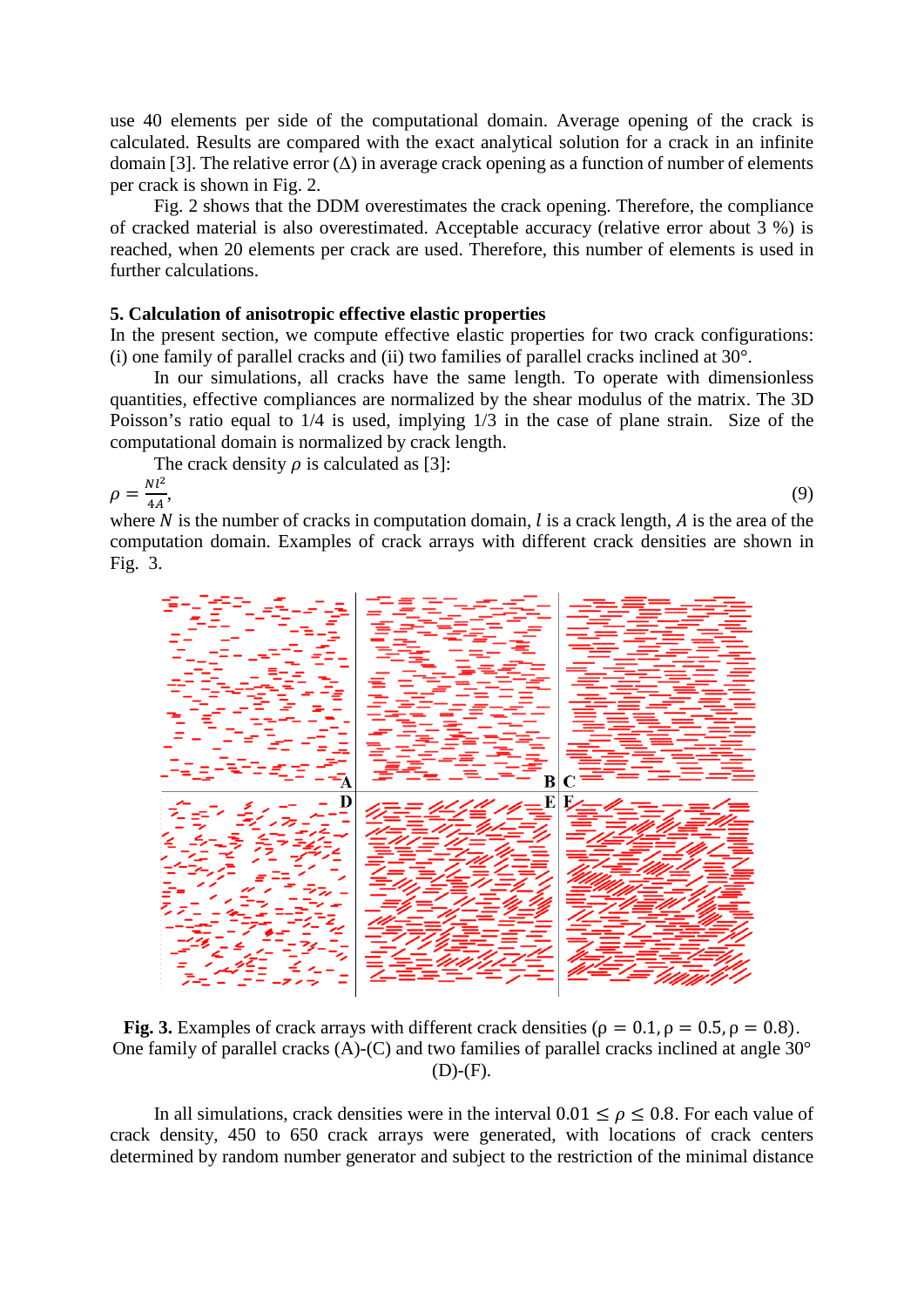between cracks being larger than 0.1 crack length. Details of numerical simulations are summarized in Table 1.

| Parameter                                                            | Value   |
|----------------------------------------------------------------------|---------|
| Number of cracks in one array                                        | 300-350 |
| Number of boundary elements per one crack                            | 20      |
| Number of boundary elements per one side of the computational domain | 40      |
| Number of realizations for each value of crack density               | 450-650 |

Table 1. Parameters of numerical simulations.

**5.1. One family of parallel cracks.** Consider effective elastic properties of a material containing randomly distributed parallel cracks (see subfigures (A)-(C) in [Fig. 3\)](#page-4-0). The effective properties are calculated using the approach described in section 2.

It is shown that the effective elastic properties are orthotropic. One of the orthotropic axes is collinear with cracks. Non-zero components of the effective stiffness tensor (averaged over realizations) are shown in [Fig. 4.](#page-5-0) Predictions of the non-interaction approximation and results obtained in the paper [3] are also shown in [Fig. 4.](#page-5-0)



<span id="page-5-0"></span>**Fig. 4.** Effective stiffnesses for a material with parallel cracks. Our results (filled squares and triangles) and results obtained in the paper [1] (empty squares and triangles). Solid lines show predictions of the non-interaction approximation.

It is seen from [Fig. 4](#page-5-0) that our results are in a good agreement with ones obtained in paper [1] by more accurate method. Stiffnesses, predicted by our method, are below the values obtained in the paper [1]. The reason for this difference is that the DDM slightly overestimates crack openings (see section 4). Therefore, compliances are also overestimated and stiffnesses are underestimated. At the same time, the approach described in the present paper is significantly simpler.

Note that the NIA has reasonable accuracy at crack densities up to 0.1. Therefore, in this case, the effective elastic properties can be estimated numerically.

From engineering point of view, it may be more informative to plot effective Young's moduli rather than stiffnesses. Young's moduli are related to components of the compliance tensor, *M,* as follows

$$
E_x = \frac{1}{M_{1111}}, E_y = \frac{1}{M_{2222}},\tag{10}
$$

where the *x*-axis is directed along cracks. Effective Young's moduli of a material with parallel cracks are shown in [Fig. 5.](#page-6-0)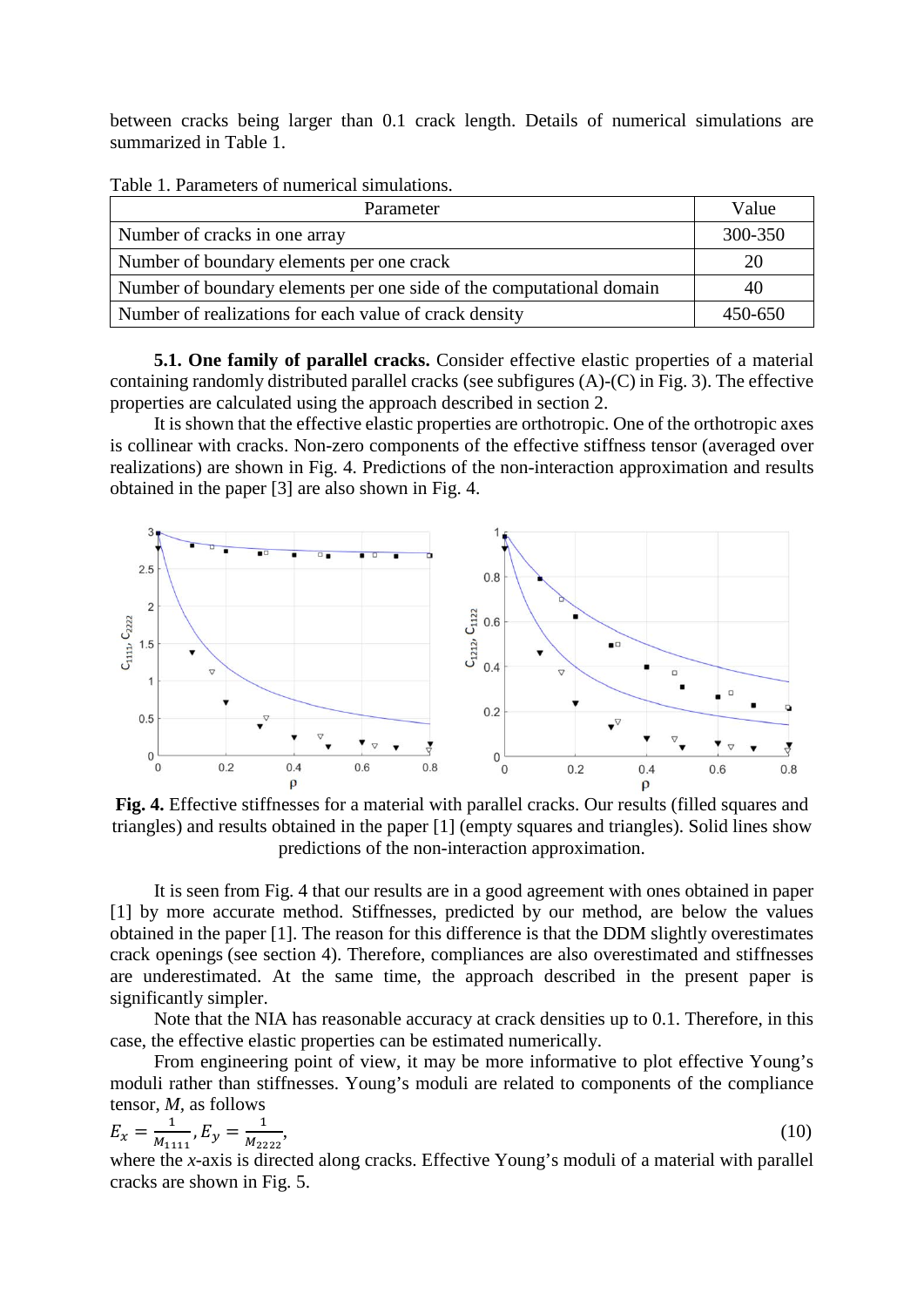

<span id="page-6-0"></span>**Fig. 5.** Young's moduli of a material with parallel cracks, in the case of parallel family of cracks (squares –  $E_x$ , circles –  $E_y$ ).

As expected, Young's modulus in the direction of cracks, *Ex*, does not depend on crack density. In contrast, Young's modulus  $E_y$  is significantly affected by cracks.

**5.2. Two families of parallel cracks inclined at angle 30°.** Consider effective elastic properties of a material containing two families of parallel cracks inclined at angle 30° (see subfigures (D)-(F) in [Fig. 3\)](#page-4-0). Partial crack densities of the two families differ by the factor of two:  $\rho_1 = 2\rho_2$ ,  $\rho_1 + \rho_2 = \rho$ . This problem was originally analyzed in the paper [3] using the non-interaction approximation. In the paper [3], it was shown that the effective elastic properties are orthotropic. The angle between one of the orthotropic axes and *x*-axis (horizontal in [Fig. 3\)](#page-4-0) is approximately equal to 9.8° (counter-clockwise rotation). In the present section, we show that at high crack densities the effective properties are still orthotropic.

The effective compliance tensor is computed as described in section 2. We assume that the effective properties are orthotropic. Principal axes of the compliance tensor are found as follows. Coordinate axes are rotated by angle  $\alpha$ . Components of the compliance tensor in new (rotated axes) are calculated using formulas [12]:

$$
M^{rot} = F^{T}MF, F(\alpha) = \begin{pmatrix} \cos^{2}\alpha & \sin^{2}\alpha & 2\sin\alpha\cos\alpha \\ \sin^{2}\alpha & \cos^{2}\alpha & -2\sin\alpha\cos\alpha \\ -\sin\alpha\cos\alpha & \sin\alpha\cos\alpha & \cos^{2}\alpha - \sin^{2}\alpha \end{pmatrix},
$$
(11)

where  $\alpha$  is a rotation angle,  $F^T$  is transposed rotation matrix. Since the orthotropy of effective properties is approximate, we find the principal axes such that deviation from orthotropy,  $\delta$ , has minimum. The deviation is measured by the Euclidean norm [13]:

$$
\delta = \frac{\sqrt{M_{1112}^2 + M_{2212}^2 + M_{1222}^2 + M_{1211}^2}}{\|M\|} \tag{12}
$$

Minimization of  $\delta$  with respect to rotation angle  $\alpha$  yields the orientation of principal axes. Dependencies of deviation from orthotropy,  $\delta$ , on rotation angle,  $\alpha$ , for several values of crack density are shown in [Fig. 6.](#page-7-0) It is seen that for all crack densities  $\delta$  has minimum at  $\alpha \approx 9.5^{\circ}$ . This value is in a good agreement with prediction of the non-interaction approximation ( $\alpha_{NIA} \approx 9.8^{\circ}$ ). Therefore, the effective elastic properties are orthotropic even at high crack densities.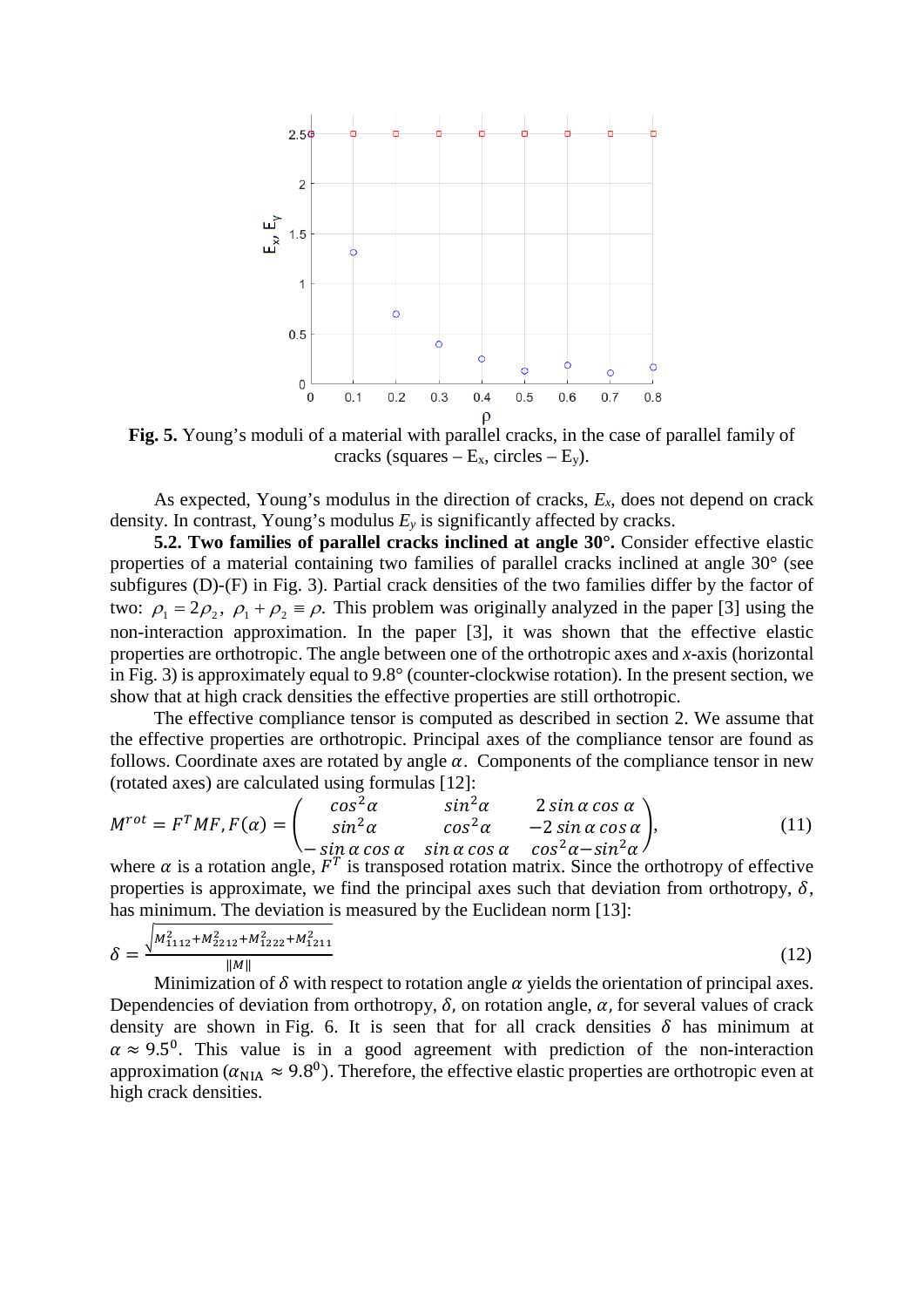

<span id="page-7-0"></span>**Fig. 6.** Deviation from orthotropy, measured by norm (12), as a function of the rotation angle. Note that minimum value of deviation,  $\delta$ , is less than several percent.

Effective Young's moduli in principal axes of the compliance tensor are calculated (see [Fig. 7\)](#page-7-1). In contrast to the previous problem, both moduli decrease with increasing crack density.



<span id="page-7-1"></span>**Fig. 7.** Young's moduli for a material with two families of parallel cracks inclined at angle 30° (squares  $-E_x$ , circles  $-E_y$ ). Here *x* and *y* are the principal axes of the compliance tensor.

### **6. Conclusions**

A simple approach for calculation of effective elastic properties for cracked materials was presented. The approach has three main ingredients: (i) relation between extra strain due to cracks and average displacement discontinuities on cracks [3], (ii) the displacement discontinuity method [10] and (iii) averaging over realizations with different crack distributions. The approach was employed for calculation of effective elastic properties for two crack configurations: one family of parallel cracks and two families of parallel cracks inclined at angle 30°. Comparison with predictions of the non-interaction approximation was carried out. It was shown that the non-interaction approximation has acceptable accuracy for crack densities up to 0.1. Therefore, for these densities, the effective properties can be estimated